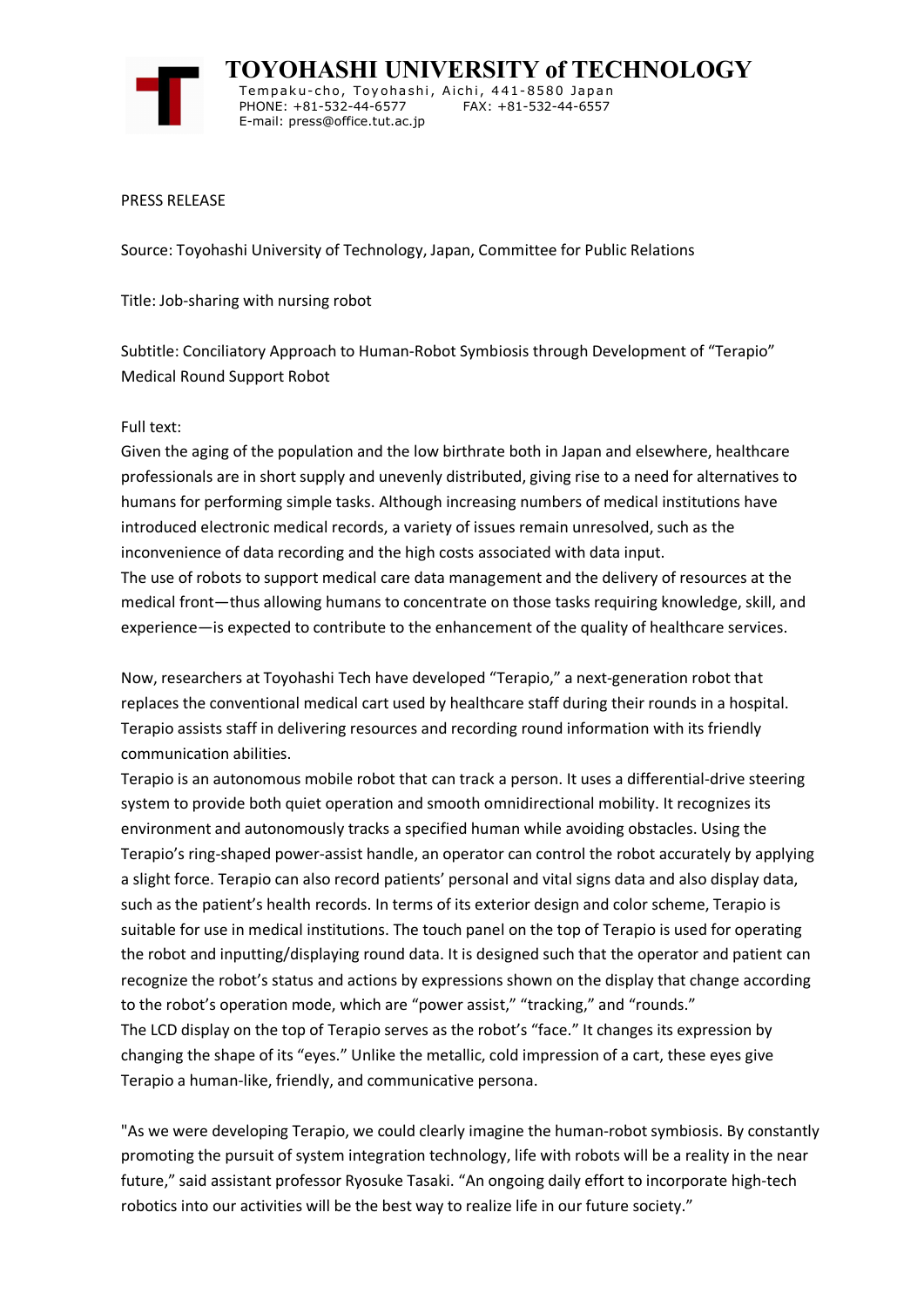

**TOYOHASHI UNIVERSITY of TECHNOLOGY** Tempak u-cho, Toy oha shi, Aichi, 441-8580 Japan PHONE: +81-532-44-6577

When medical and nursing care workers are released from menial and back-breaking work by sharing their duties with a robot, they will be able to concentrate more on interacting with their patients and providing knowledgeable, kind, and compassionate care. Terapio can also elicit warmth from the humans with which it interacts. The researchers expect that similar research will become widespread in the future as more people adopt a conciliatory approach to human-robot symbiosis.

## Reference:

Ryosuke Tasaki, Michiteru Kitazaki, Jun Miura, Kazuhiko Terashima (2015): Prototype Design of Medical Round Supporting Robot "Terapio", In the proceedings of the IEEE International Conference on Robotics and Automation (ICRA-2015), Paper WeA2T4.3. Presented May 27th 2015 at the Washington State Convention Center in Seattle, Washington, USA.

Further information Toyohashi University of Technology 1-1 Hibarigaoka, Tempaku, Toyohashi, Aichi Prefecture, 441-8580, JAPAN Inquiries: Committee for Public Relations E-mail: press@office.tut.ac.jp

E-mail: press@office.tut.ac.jp

Toyohashi University of Technology founded in 1976 as a National University of Japan is a research institute in the fields of mechanical engineering, advanced electronics, information sciences, life sciences, and architecture.

Website: http://www.tut.ac.jp/english/



Figure 1: Caption: "Terapio" medical round support robot